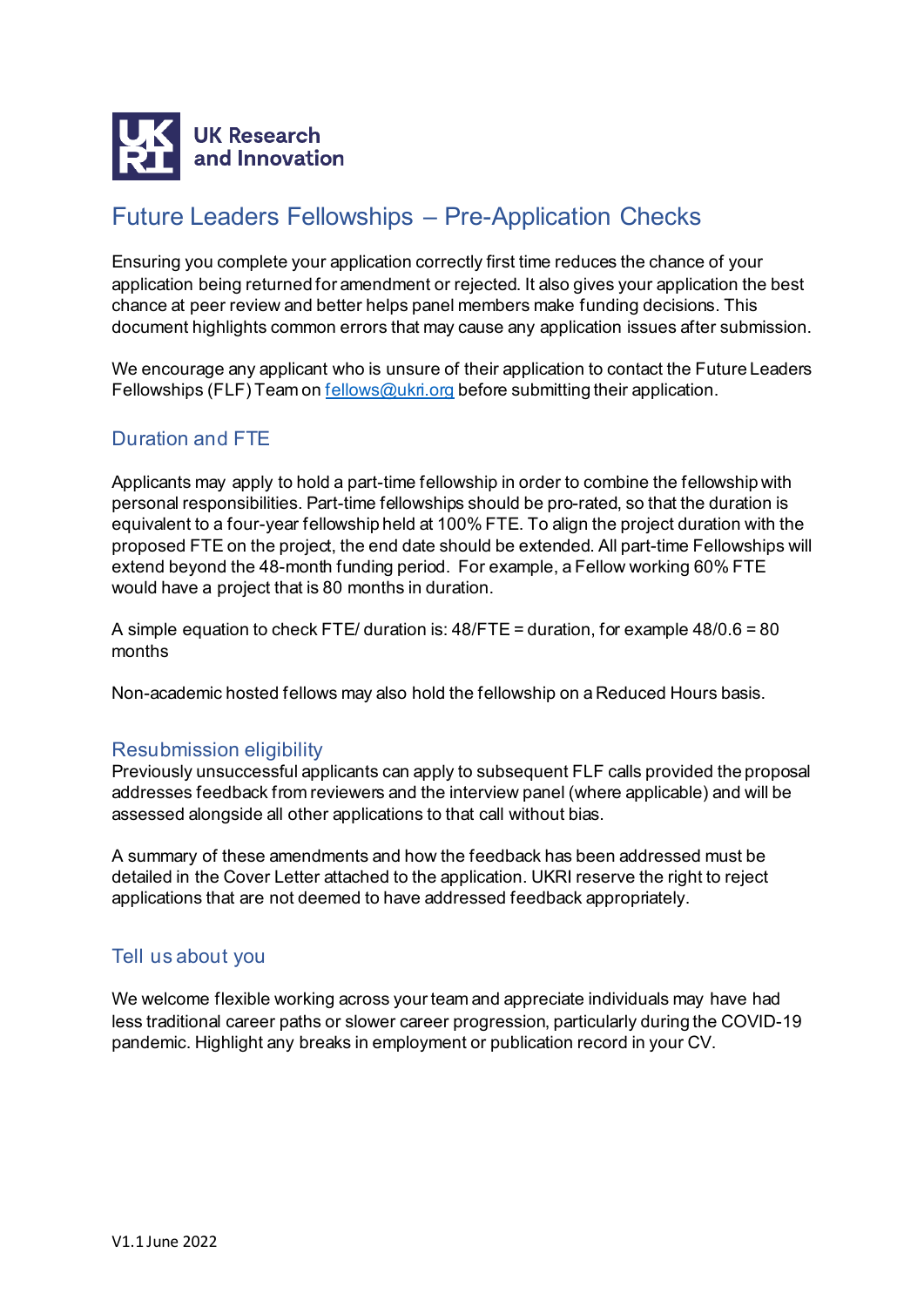## Attachment formatting and correct templates

The most common error within attachments is incorrect formatting leading to documents exceeding the mandatory page limits. These page limits include references.Also ensure you have removed any tracked changes.

The second most common error is the failure to use the mandatory templates. Applications will be returned if required templates have not been used.

Templates are required for:

- CV and Outputs applicants should use the template provided for **all** CVs included, not just the fellow.
- Data Management Plan
- Finance Form for non-academic hosted applications only
- Letters of Support all types must be dated, signed and on headed paper. Ensure that if a letter is required, it is included but do not upload extraneous letters. These will not be included in the assessment of the application, and your application may be returned so that these can be removed.
- Data Management Plan use the mandatory template and adhere to the page limit
- Cover letter this must not include any supplementary information that should be included in other mandatory documents (such as the CV or Case for Support) and should be used only for the reasons outlined in the guidance.

The templates can be found in the 'How to apply' section of the FLF opportunity page on the Funding Finder. If extraneous documents are included the application will be returned to the applicant so that these can be removed.

Non-academic hosted fellowships **-** Both the Justification of Resources (JoR) document and the Finance Form are required for non-academic hosted applicants. The JoR is required to provide detailed justification of the costs that are being requested.

#### **Ethics**

If your research involves animals, human participation or human tissue, check you've included all requested details about your methods, experimental design and any necessary approvals. We scrutinise these applications carefully to make sure they follow best practice and meet welfare standards.

If your proposal includes the use of rodents procured from overseas or pigs, you will need to complete an additional mandatory document – Additional Questions on the Use of Rodents Overseas and Standardised Questions on the Use of Pigs, respectively.

Additional checks are carried out b[y NC3Rs](https://www.nc3rs.org.uk/) for proposals that require the use of dogs, cats, pigs, equines and primates, so be sure to thoroughly describe their involvement otherwise you may be asked to provide additional information for the panel after submission.